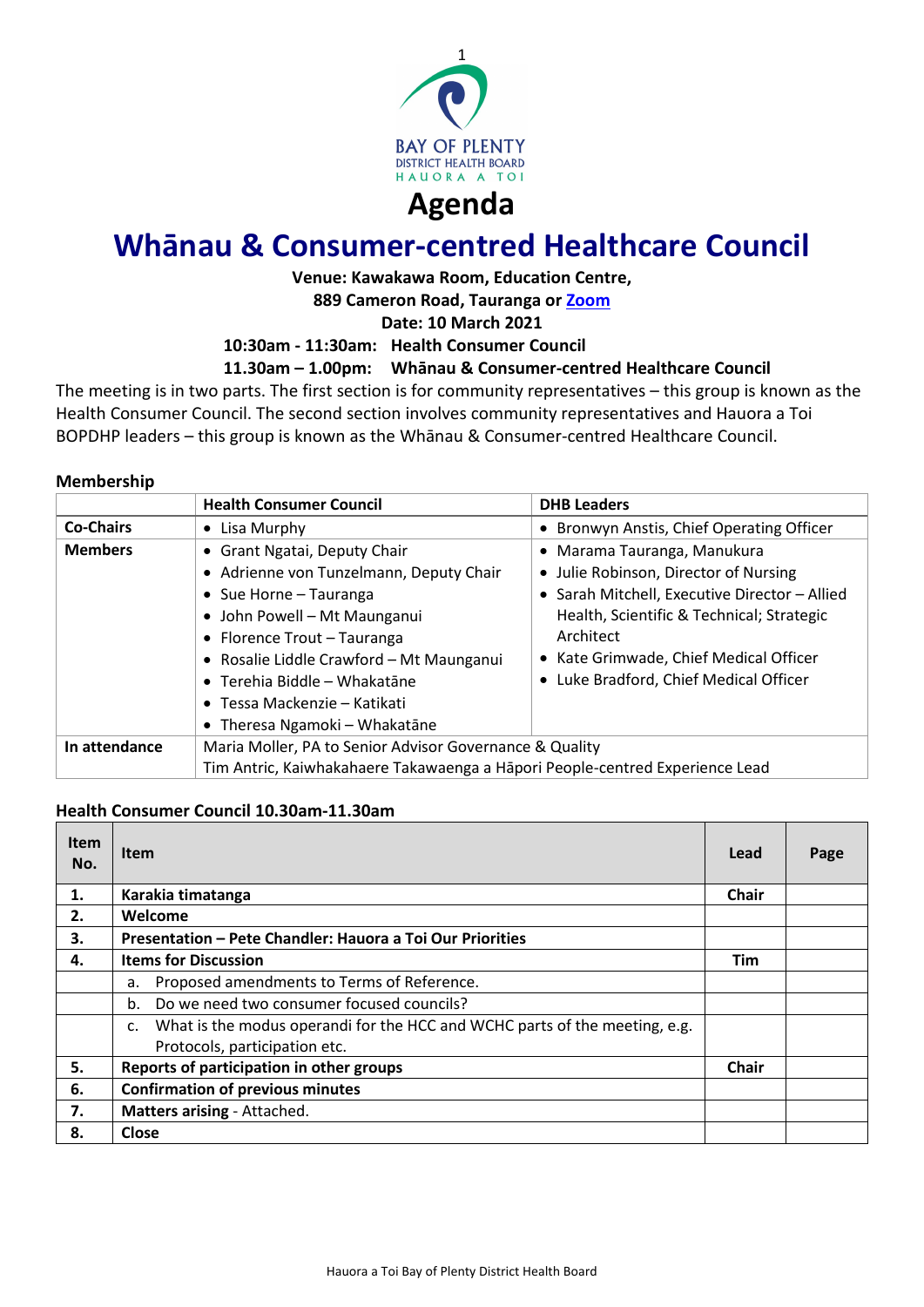# **Whanau & Consumer-centred Healthcare Council 11.30am-1.00pm**

| <b>Item</b><br>No. | Item                                                             | Lead          | Page |
|--------------------|------------------------------------------------------------------|---------------|------|
| 1.                 | Welcome                                                          | <b>Chair</b>  |      |
| 2.                 | Whakawhanaungatanaga                                             | <b>Chair</b>  |      |
| 3.                 | <b>Background to establishing WCHC</b>                           | Tim           |      |
| 4.                 | Update on Te Toi Ahorangi (standing item)                        | <b>Marama</b> |      |
| 5.                 | Feedback from other consumer groups                              | <b>Chair</b>  |      |
| a.                 | Tauranga Community Liaison Group                                 | Julie         |      |
| b.                 | Mental Health Consumer Group                                     |               |      |
| 6.                 | <b>Items for Discussion/Decision</b>                             | <b>Tim</b>    |      |
|                    | Terms of Reference for HCC and WCHC<br>a <sub>z</sub>            |               |      |
|                    | Consumer engagement QSM report for HQSC<br>b.                    |               |      |
|                    | Whānau & Consumer-centred Experience Programme<br>$\mathsf{C}$ . |               |      |
|                    | Meeting format (1 hour HCC:1.5 hours WCHC - any changes?)<br>d.  | <b>Tim</b>    |      |
|                    | Update on Work Programme<br>e.                                   |               |      |
| 7.                 | Confirmation of previous minutes (none)                          |               |      |
| 8.                 | <b>Matters arising (none)</b>                                    |               |      |
| 9.                 | Karakia Whakamutunga                                             | <b>Chair</b>  |      |

2